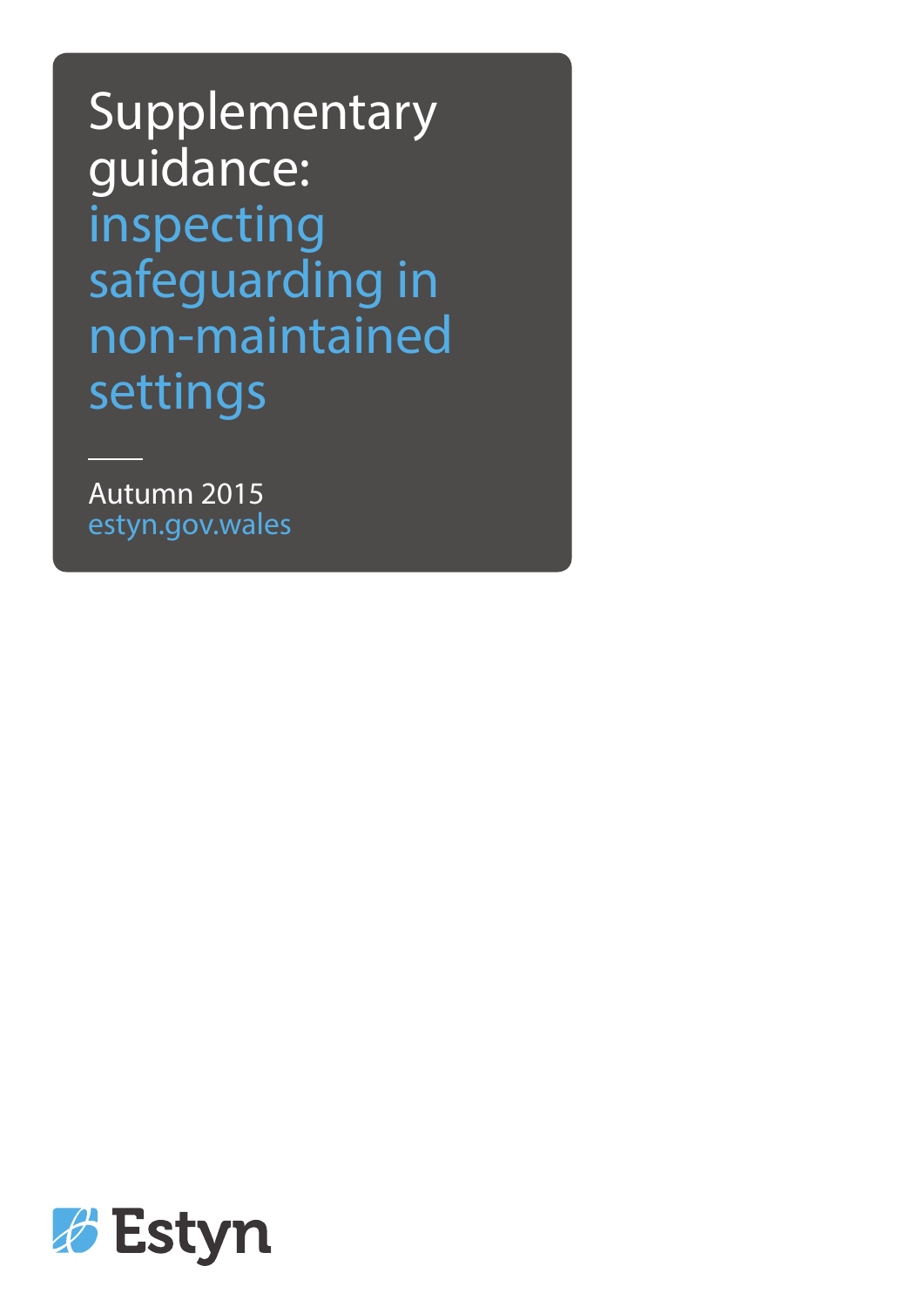#### **The purpose of Estyn is to inspect quality and standards in education and training in Wales. Estyn is responsible for inspecting:**

- A nursery schools and settings that are maintained by, or receive funding from, local authorities
- $\lambda$  primary schools
- $\lambda$  secondary schools
- $\lambda$  special schools
- $\lambda$  pupil referral units
- A independent schools
- $\blacktriangle$  further education
- $\lambda$  adult community learning
- $\lambda$  local authority education services for children and young people
- $\lambda$  teacher education and training
- ▲ Welsh for adults
- $\lambda$  work-based learning
- $\lambda$  learning in the justice sector

Estyn also:

- $\overline{A}$  provides advice on quality and standards in education and training in Wales to the National Assembly for Wales and others; and
- A makes public good practice based on inspection evidence.

Every possible care has been taken to ensure that the information in this document is accurate at the time of going to press. Any enquiries or comments regarding this document/publication should be addressed to:

Publication Section **Estyn** Anchor Court Keen Road **Cardiff** CF24 5JW or by email to [publications@estyn.gov.wales](mailto:publications@estyn.gov.wales)

This and other Estyn publications are available on our website: [http://www.estyn.gov.wales](http://www.estyn.gov.wales/)

**© Crown Copyright 2015: This report may be re-used free of charge in any format or medium provided that it is re-used accurately and not used in a misleading context. The material must be acknowledged as Crown copyright and the title of the report specified.**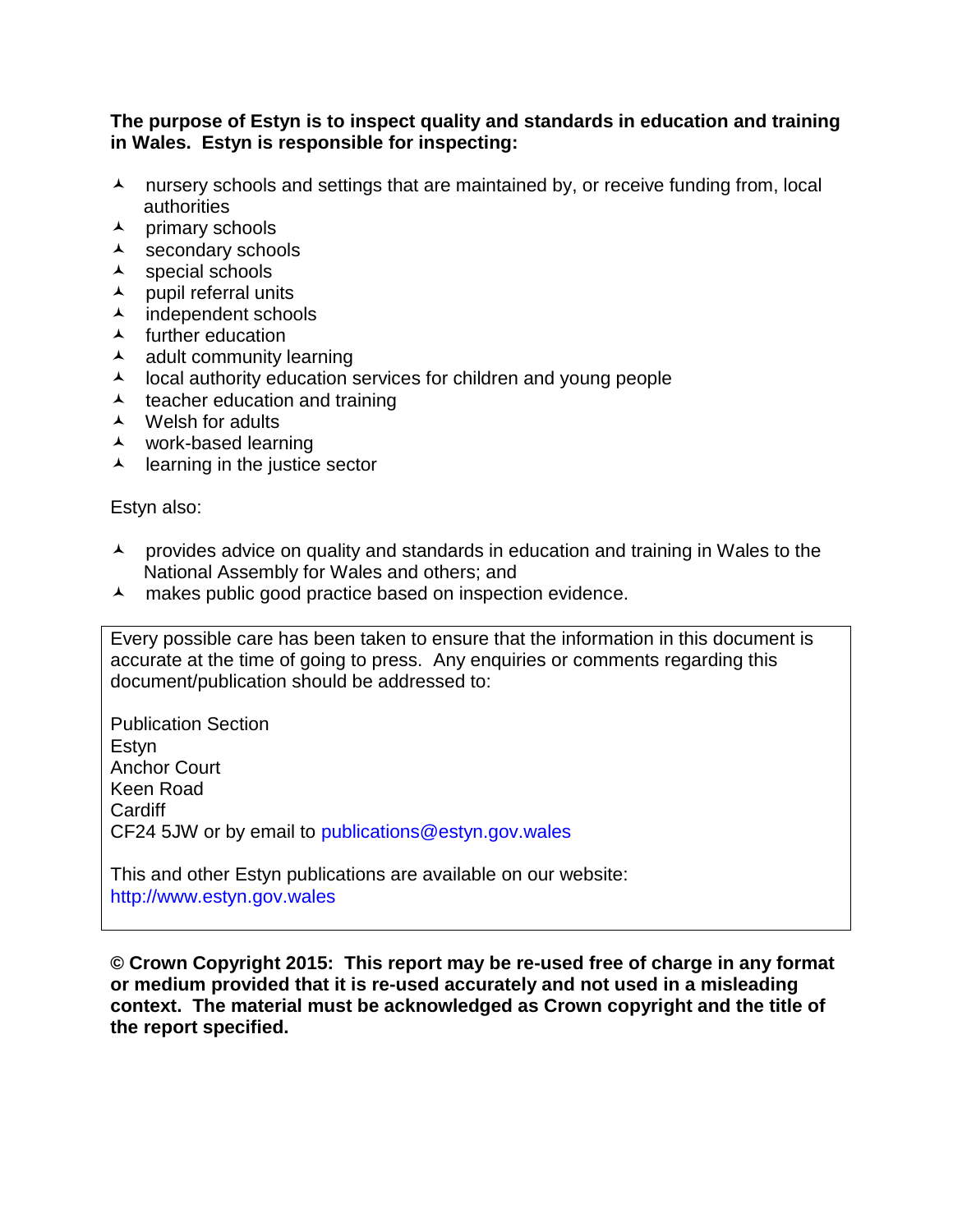| What is the purpose?<br>This provides further guidance for inspectors to use for reference during inspection<br>alongside the sector guidance for inspection, to support specific lines of enquiry. |
|-----------------------------------------------------------------------------------------------------------------------------------------------------------------------------------------------------|
| For whom is it intended?<br>For all inspectors of non-maintained settings                                                                                                                           |
| From when should the guidance be used?<br>Autumn 2015                                                                                                                                               |

**Date of publication:** Date 1 September 2015

| <b>Contents</b>                                                                                   | Page                              |
|---------------------------------------------------------------------------------------------------|-----------------------------------|
|                                                                                                   |                                   |
| <b>Introduction</b>                                                                               | 1                                 |
| <b>Definition of safeguarding</b>                                                                 | $\mathbf{2}$                      |
| <b>Estyn's Common Inspection Framework</b>                                                        | $\mathbf{3}$                      |
| Reporting on safeguarding                                                                         | 3                                 |
| Guidance for inspectors in judging the effectiveness of safeguarding                              | 5                                 |
| Pre-inspection evidence<br>Planning the inspection<br>Inspection activity<br>Judging safeguarding | 5<br>6<br>$\,6$<br>$\overline{7}$ |
| Annex 1: Disclosure and Barring Service checks (DBS), repeat checks<br>and portability            | 8                                 |
| Annex 2: Regulated activity as defined by the Protection of Freedom Act<br>2012                   | 10                                |
| Annex 3: Handling Allegations of abuse against staff'                                             | 11                                |
| <b>Annex 4: Online safety</b>                                                                     | 12                                |
| <b>Annex 5: Site security</b>                                                                     | 13                                |
| Annex 6: Preventing radicalisation and extremism                                                  | 13                                |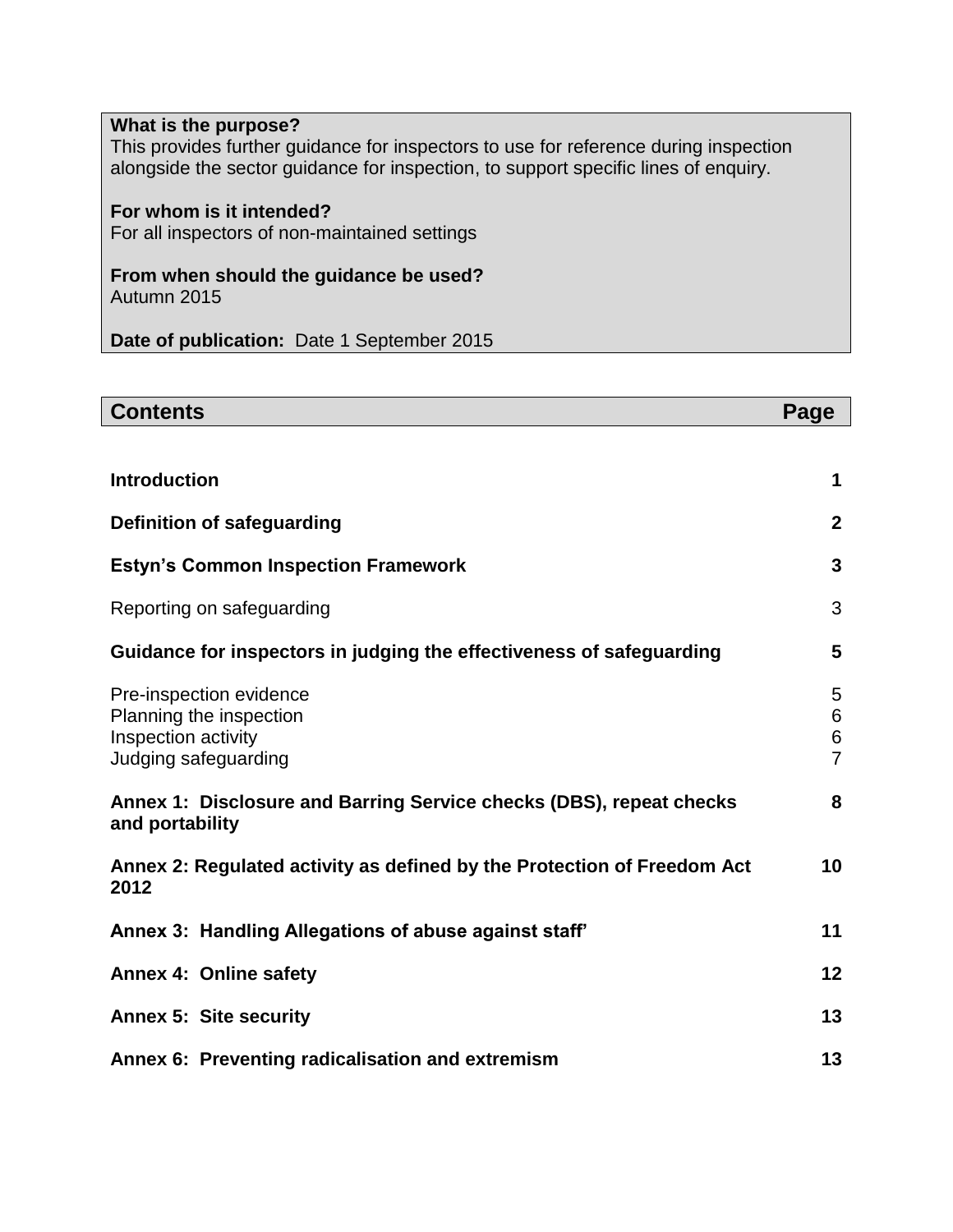# **Introduction**

This supplementary guidance aims to support inspectors as necessary in evaluating settings' safeguarding arrangements when carrying out inspections. It should be used for reference during inspection alongside Estyn's Policy and Procedures for Safeguarding and Estyn's Inspecting Safeguarding Frequently Asked Questions (FAQs) which can be found on Estyn's website.

This guidance has been updated following the publication of:

#### **Welsh Government Guidance Circular 158/2015 Keeping learners safe: the role of local authorities, governing bodies and proprietors of independent schools under the Education Act 2002**

[http://wales.gov.uk/topics/educationandskills/publications/guidance/keeping-learners](http://wales.gov.uk/topics/educationandskills/publications/guidance/keeping-learners-safe/?lang=en)[safe/?lang=en](http://wales.gov.uk/topics/educationandskills/publications/guidance/keeping-learners-safe/?lang=en)

This guidance does not deal with how inspectors should deal with allegations about safeguarding received during inspection. Inspectors must be familiar with Estyn's Policy and Procedures for Safeguarding, which covers children, young people and vulnerable adults. All inspectors should be aware of what to do in the event of receiving allegations about safeguarding and actions are outlined in that document. You can find a copy of the document on Estyn's website at

[http://www.estyn.gov.wales/sites/default/files/documents/Estyn%20Safeguarding%20Pol](http://www.estyn.gov.wales/sites/default/files/documents/Estyn%20Safeguarding%20Policy%202015%20En.pdf) [icy%202015%20En.pdf](http://www.estyn.gov.wales/sites/default/files/documents/Estyn%20Safeguarding%20Policy%202015%20En.pdf) .

### **Key telephone numbers**

Inspectors should contact the relevant Sector Lead or Assistant Director with queries regarding the evaluation of schools' safeguarding arrangements.

In the event of concerns or queries in relation to receiving safeguarding allegations, the following telephone numbers are available:

#### **Estyn's Lead Officer for safeguarding: 02920 446482 (also available out of office hours)**

**Estyn's Deputy Officer for safeguarding: 02920 446484 (also available out of office hours)**

**Estyn's main office (during office hours): 02920 446446**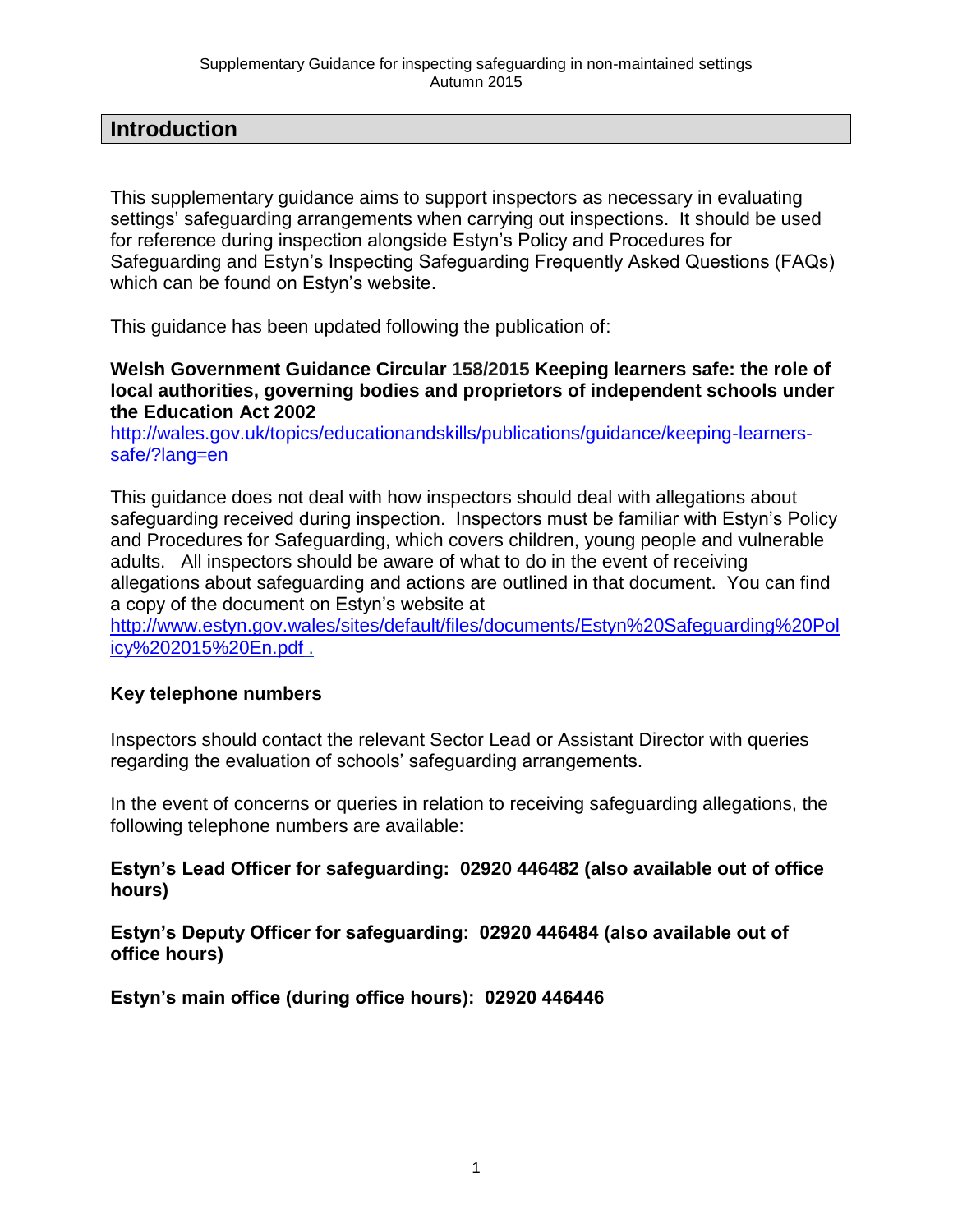# **Definition of safeguarding**

All settings have statutory duties to operate in a way that takes into account the need to safeguard and promote the welfare of children.

The arrangements that settings have in place need to ensure that settings:

- take reasonable measures to minimise risks of harm to children's welfare
- take appropriate actions to address concerns about the welfare of a child or children, working to agreed local policies and procedures in full partnership with other local agencies

**Safeguarding and promoting the welfare of children** is concerned with:

- protecting children from abuse and neglect
- preventing impairment of their health or development
- ensuring that they receive safe and effective care

By doing this, it enables children to have optimum life chances.

Everyone who works in education shares an objective to help keep children and young people safe by contributing to:

- creating and maintaining a safe learning environment for children and young people
- identifying where there are child welfare concerns and taking action to address these, where appropriate, in partnership with other agencies
- the development of children's understanding, awareness, and resilience through the curriculum

Achieving this objective requires systems designed to:

- prevent unsuitable people from working with children and young people
- promote safe practice and challenge poor and unsafe practice
- identify instances in which there are grounds for concern about a child's welfare, and initiate or take appropriate action to keep them safe
- contribute to effective partnership working between all those involved with providing services for children and young people

**Child protection** is a part of safeguarding and promoting welfare. This refers to the activity, which is undertaken to protect specific children who are suffering or are at risk of suffering significant harm as a result of abuse or neglect.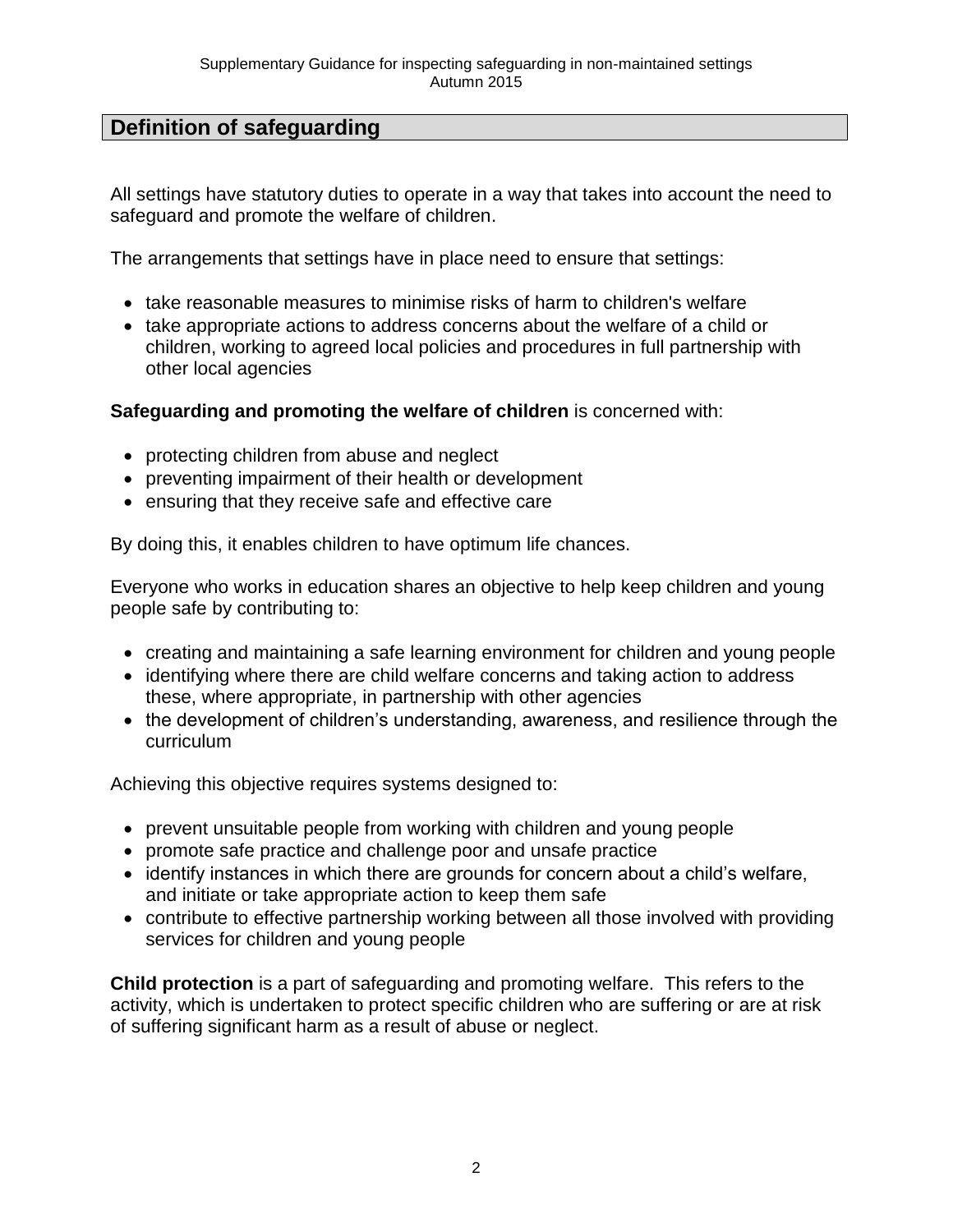**Safeguarding** covers more than the contribution made to child protection in relation to individual children. It also encompasses issues such as:

- the safe recruitment, supervision, training and management of staff
- how staff manage children's behaviour
- how well the provider monitors children pattern of attendance and engagement with the provision and can identify quickly unexplained medical conditions, unusual absences, and disappearances
- children's health and safety and wellbeing, on and off-site
- bullying
- arrangements for meeting the needs of children with medical conditions
- trafficking
- drugs and substance misuse
- e-safety.

The Welsh Government has issued specific statutory requirements about many of these issues. There may also be other safeguarding issues that are specific to the local area or population.

Where there are statutory requirements, settings should already have in place policies and procedures that satisfy those and comply with any guidance issued by the Welsh Government. Similarly, arrangements about matters on which the Welsh Government has issued guidance should be evidenced by policies and procedures that are in accordance with that guidance or achieve the same effect.

### **Estyn's Common Inspection Framework**

Estyn's Common Inspection Framework places high priority on safeguarding and promoting the welfare of learners, and it will always be a line of inquiry

#### **Reporting on safeguarding**

Key Question 1 is concerned with outcomes and it is in two parts. The first is about the standards that children achieve. The second part is about wellbeing and includes:

1.2.1 participation and enjoyment in learning, including behaviour and attendance

It is here that inspectors will evaluate and report on the impact of the setting's provision for safeguarding and promoting the welfare of children.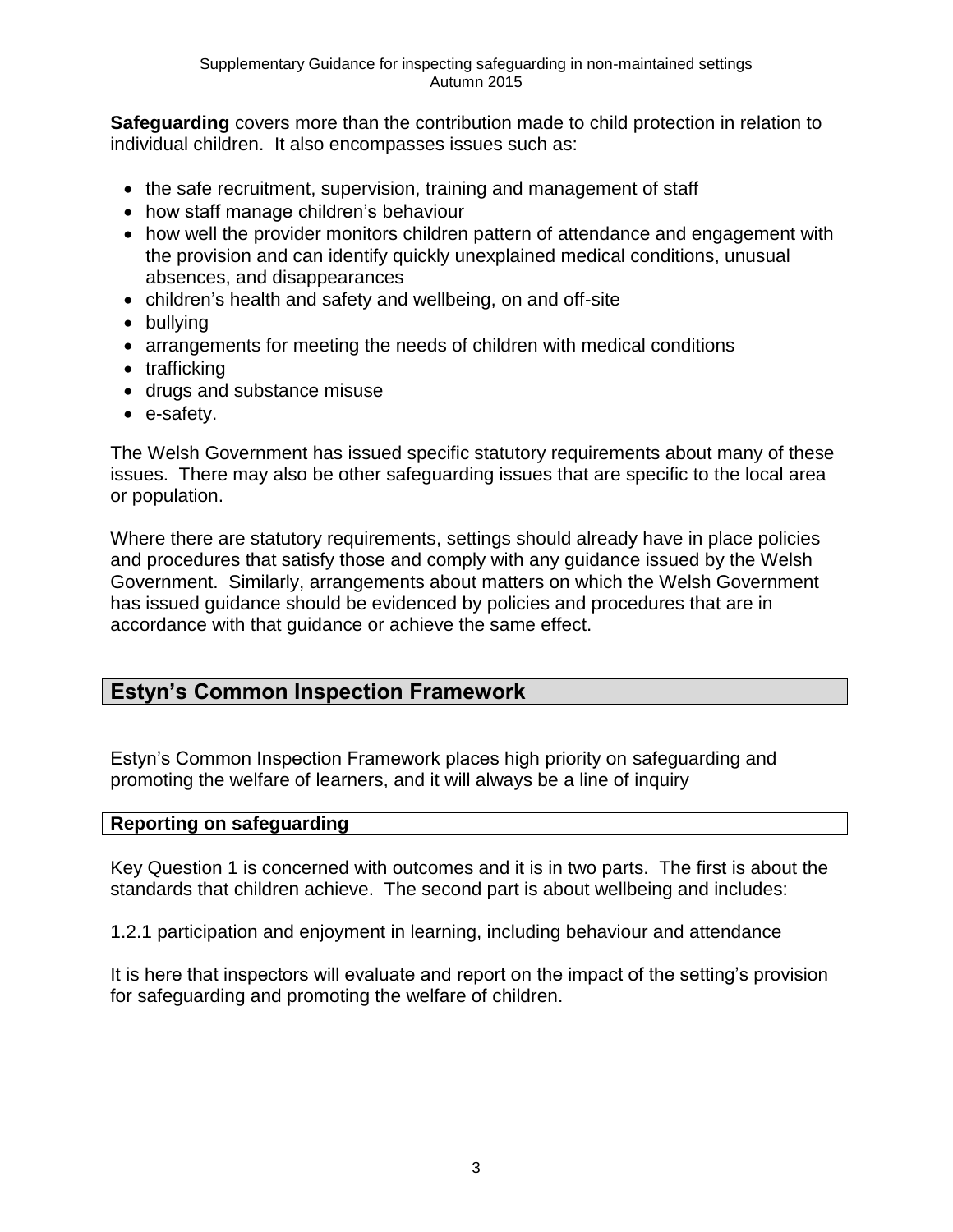Most of the comments on the setting's provision for safeguarding and promoting welfare will be in Key Question 2, which is about provision, especially in the section of this key question about care, support and guidance (2.3). The care, support and guidance section contains:

- 2.3.1 provision for health and wellbeing encouraging sustainability and including spiritual, moral, social and cultural development
- 2.3.2 safeguarding arrangements
- 2.3.3 additional learning needs

The aspects of safeguarding and promoting the welfare of children that can be found in 2.3.1 **provision for health and wellbeing, encouraging sustainability and including spiritual, moral, social and cultural development** include:

- child protection
- health and safety
- bullying
- healthy eating and drinking
- children with medical conditions
- first aid
- safety on educational visits
- internet safety
- issues specific to a local area
- setting security
- the management of children discipline including physical intervention and restraint

Section 2.3.3 **safeguarding arrangements** concentrate on the effectiveness of the setting's policies and procedures for safeguarding. Inspectors should assess carefully not only whether these documents exist, but their quality and crucially, how well they are applied. It also includes the consideration of the setting's policy and procedures for child protection. .

The needs of children with medical conditions will be included in section 2.3.3 **additional learning needs.** 

**Key Question 3** is about leadership and management. This includes:

- strategic direction and the impact of leadership
- the role of the registered person or responsible individual/s

A setting's leaders and managers should be clear about their statutory responsibilities regarding safeguarding and the steps they are taking to develop good practice beyond the statutory minimum. The registered person or responsible individual/s is accountable for ensuring that the setting has effective policies and procedures in place in accordance with the Welsh Government's guidance, and is monitoring the setting's compliance with this. It is the registered person's responsibility or responsible individual/s to ensure that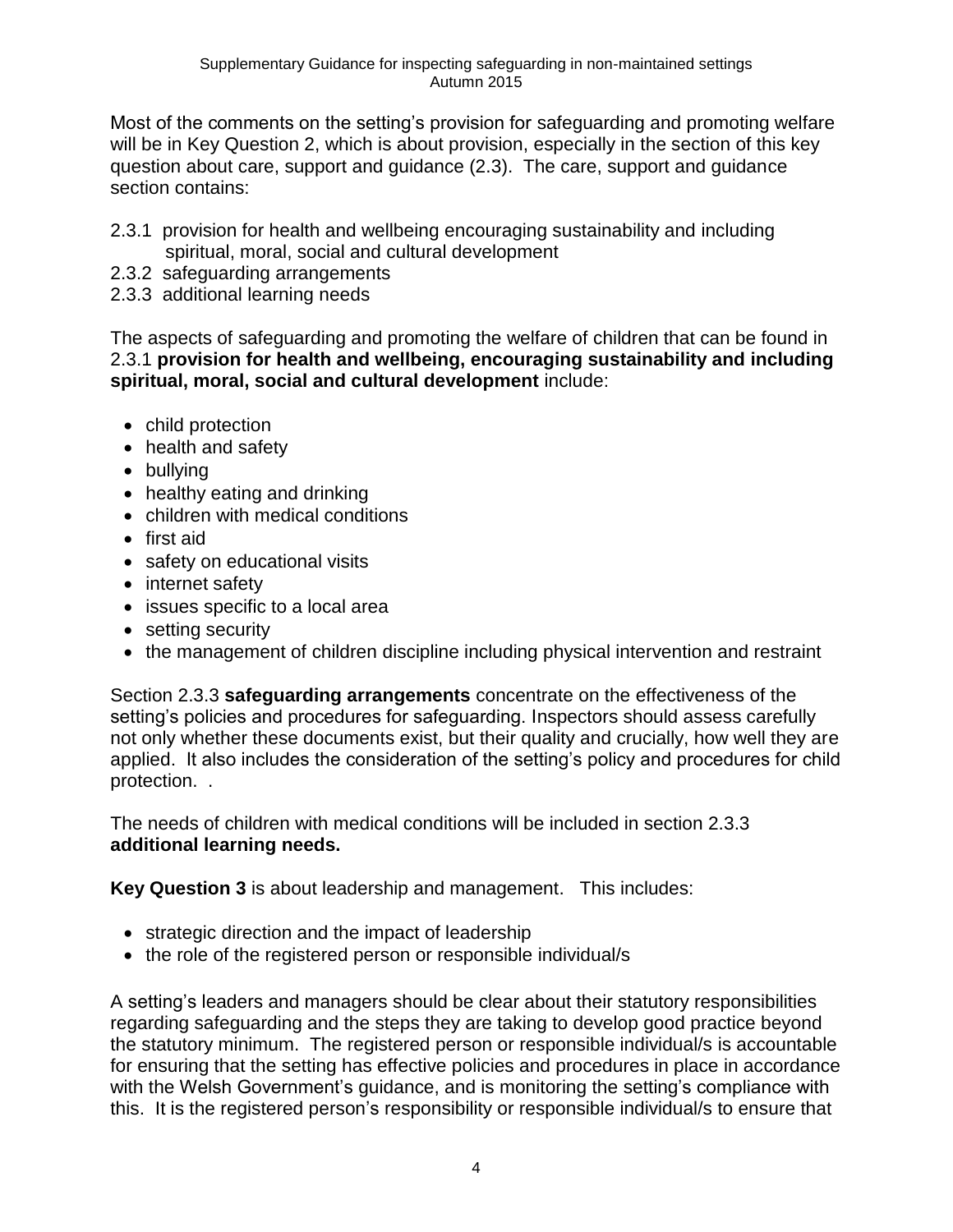safe recruitment checks are carried out in line with statutory requirements. There is further information on this in Annexes 1 and 2.

Inspectors should assess carefully how well the registered person or responsible individual/s monitor and evaluate all the aspects for safeguarding. If the setting does not have effective policies and procedures for safeguarding and promoting the welfare of children, and does not take sufficient steps to ensure these are adhered to, this will influence judgements made about the quality of leadership and management in the setting.

# **Guidance for inspectors in judging the effectiveness of safeguarding**

### **Pre-inspection evidence**

Inspectors will use a wide range of evidence. Before the inspection, in relation to safeguarding and promoting welfare, the lead inspector will consider:

- the setting's self-evaluation report, especially the sections on 1.2 and 2.3
- discussions with the local authority advisory teacher and CSSIW inspector
- $\bullet$  the previous inspection report, if applicable
- most recent CSSIW report on the setting
- the setting's policies for safeguarding and promoting welfare, including the child protection policy
- observations of children during the inspection and discussions with them
- responses to the parents' questionnaires, especially the questions about encouragement to be healthy and take exercise, being safe and receiving the additional support for any particular needs
- written information from parents or other partners
- any complaints Estyn may have received

Inspectors should take particular account of the setting's context, including information on the:

- the number of children on the child protection register
- the number of refugees or asylum seekers
- the number of looked after children
- exclusions of children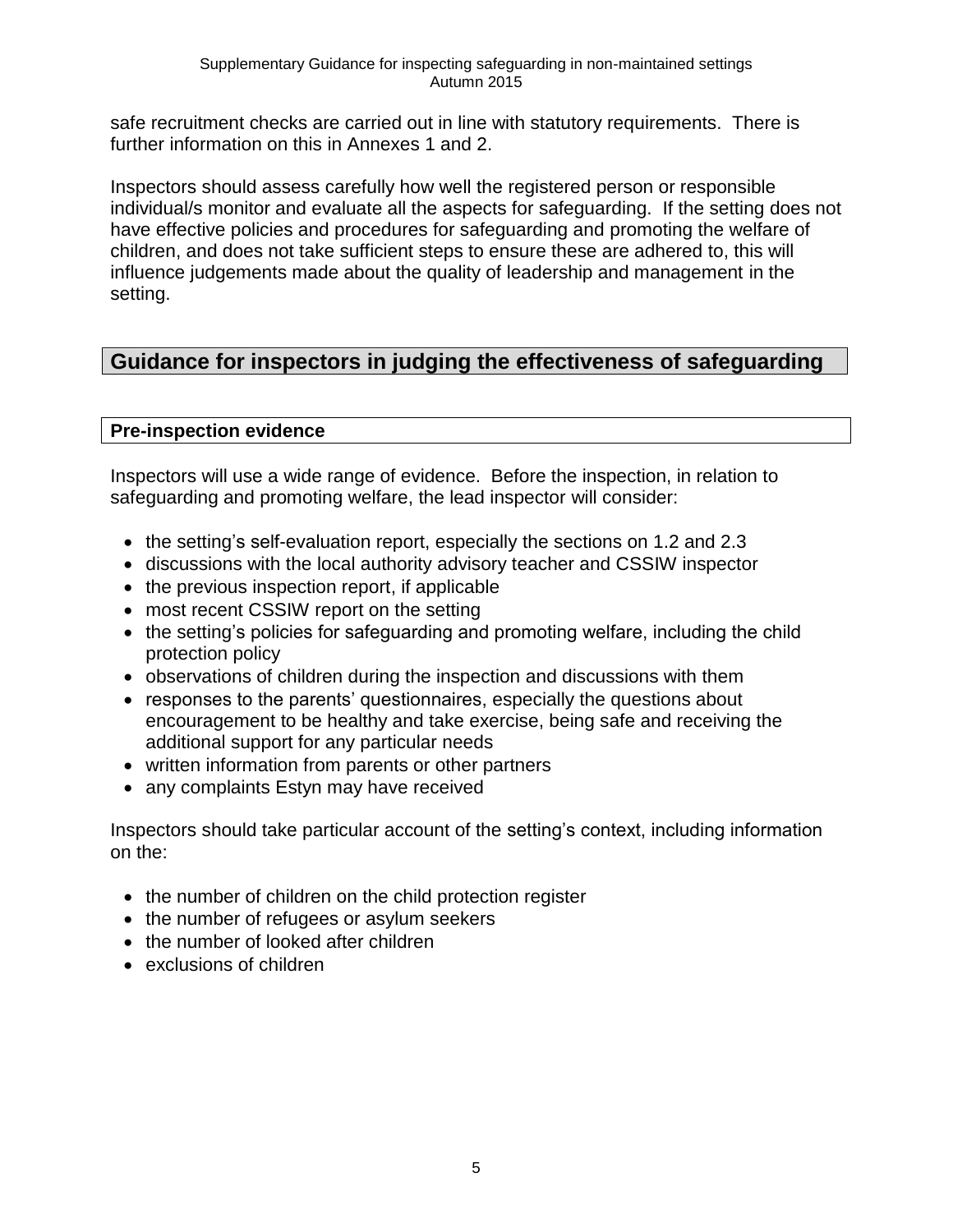### **Planning the inspection**

Safeguarding will always be a line of inquiry. The reporting inspector will need to allocate time to gather enough evidence to support their judgements. They may include questions specific to safeguarding and promoting welfare at meetings with:

- the lead practitioner/chair of management committee/ registered person, responsible person/s proprietor
- staff
- parents
- children

Inspectors may also arrange to meet with the designated person with responsibility for child protection, if not the lead practitioner.

The reporting inspector will need to consider how well the setting has evaluated safeguarding and promoting welfare in their self-evaluation report. This will help establish the extent to which safeguarding policies and procedures are properly implemented and monitored.

#### **Inspection activity**

Inspection activity should include:

- scrutiny of policies and procedures, their existence and the extent to which they are properly implemented, in particular the policies for safeguarding, child protection, health and safety, bullying, internet safety, risk assessment on trips, behaviour management and the use of physical intervention
- checking child protection and safeguarding training (including refresher training) records
- evaluating any disciplinary records, sanctions records and records of any physical interventions
- evaluating reports to the registered person/ responsible person/s about any safeguarding issues
- evaluating how well registered person/ responsible person/s ensure effective policies and procedures in place to safeguard and promote the welfare of children in accordance with Welsh Government guidance, and monitors compliance with them. This includes checking procedures for safe recruitment of staff, including records of CRB/DBS checks
- interviewing the designated person with responsibility for child protection
- considering the setting's procedures to ensure the security of the site and buildings.

It is important for inspectors to establish if **all** staff are aware of the setting's policies and procedures, for example by asking staff in the setting about the setting's child protection procedures.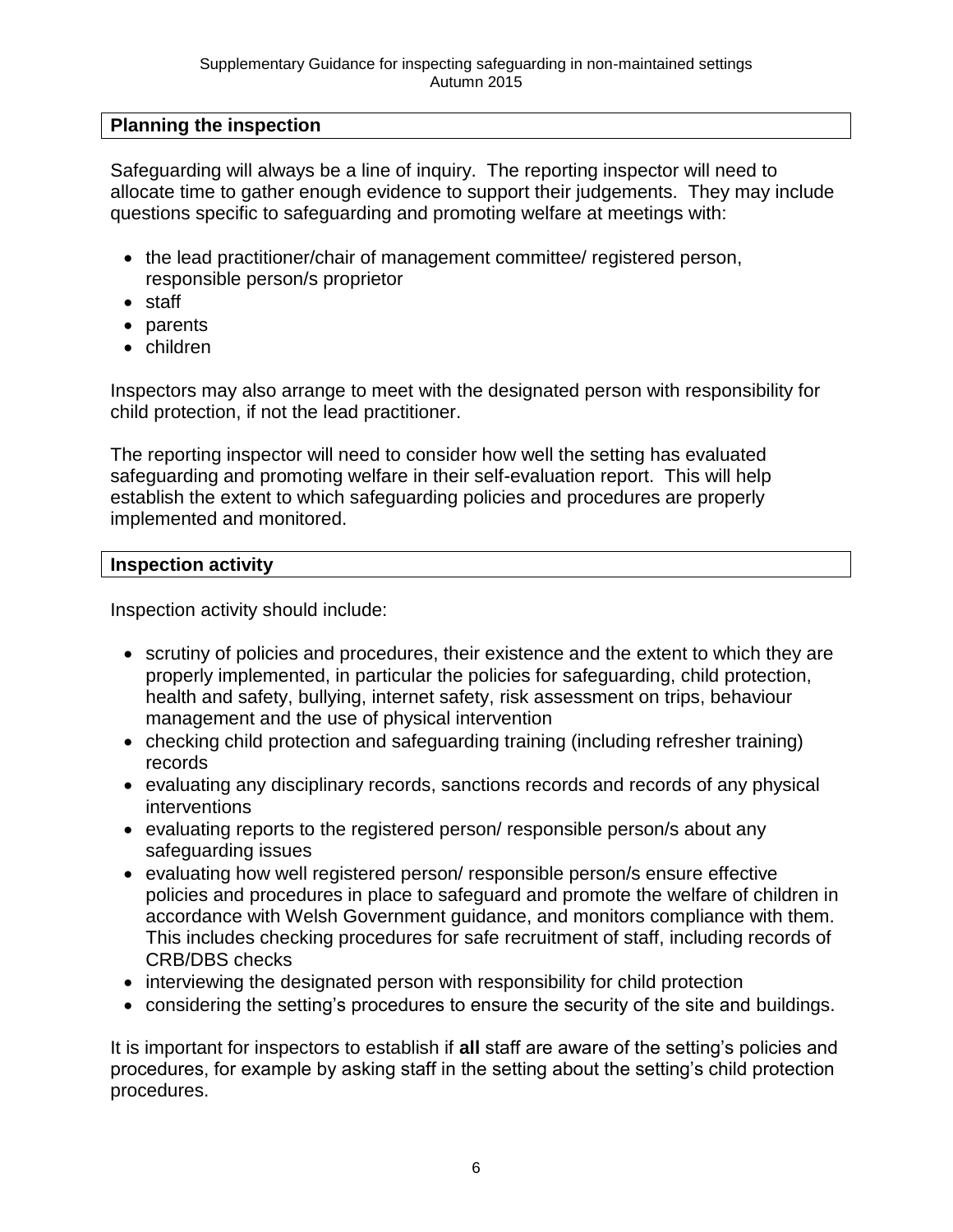#### **Judging safeguarding**

Inspectors need to consider the range of activities that the setting has in place to ensure the safety of its children. The setting **must** conform with legal requirements as a starting point and they **should** follow any guidance from the Welsh Government and CSSIW.

The fundamental question is whether inspectors are satisfied that children are safe in the setting. Safeguarding is likely to be a serious cause for concern if there are issues such as:

- staff are unclear about their responsibilities and what they need to do to protect children
- there are poor approaches to safe recruitment for paid and volunteer staff, such as incomplete records or missing CRB/DBS and barred list checks and references
- there are ad hoc or inconsistent approaches to the management and reporting of safeguarding incidents and behaviour management issues within the setting
- there are inadequate arrangements for children with medical conditions
- there are inadequate arrangements for supervising visitors or volunteers who do not have CRB or DBS and barred list checks
- the setting does not deal with bullying effectively

When safeguarding arrangements are incomplete, not effective, do not comply with statutory requirements and /or learners are not safe, it is important that these issues, once identified, are properly recorded, and brought to the attention of the registered person/ responsible person. The RgNI must include a comment in the report, and a recommendation to address these issues.

In these cases, the RgNI should issue a safeguarding / health and safety letter. The Inspection Co-ordinator will guide the RgNI through the process and manage the drafting of the letter with the appropriate Assistant Director.

Where matters are **minor** and **easily remedied**, and are not considered significant, there is no need for a comment and/or a recommendation in the final inspection report. However, it should be recorded in the inspection JF, and given as feedback to the leader and registered person / responsible person as soon as possible.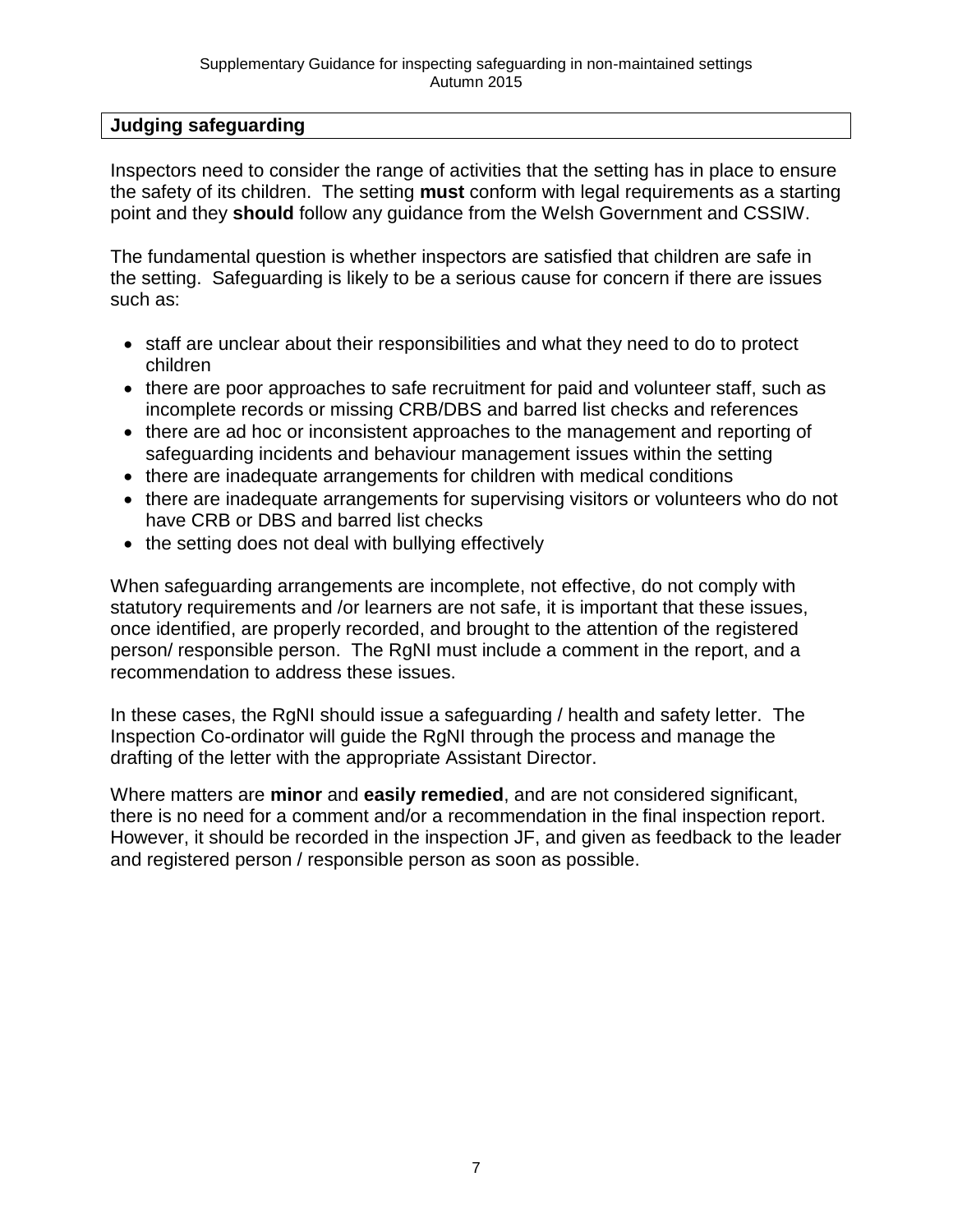# **Annex 1: Disclosure and Barring Service (DBS) checks**, **repeat checks and portability**

The Protection of Freedoms Act 2012 came into effect on 10 September 2012 with further changes coming into force on a staged basis over the next few of years. Therefore, the Safeguarding Vulnerable Groups Act 2006 and The Safeguarding Vulnerable Groups Act 2006 (Prescribed Criteria and Miscellaneous Provisions) Regulations 2009 introduced in October 2009 continue to apply during this period, except in those areas specifically repealed by these changes.

The following changes were put in place in September 2012:

- a new definition of "regulated activity" to focus on work which involves close and unsupervised contact with vulnerable groups
- activities and work that have been taken out of the definition of "regulated activity" will still be eligible for Enhanced DBS checks
- the repeal of 'controlled activity'
- the repeal of registration and continuous monitoring
- the repeal of the provision of additional information
- the implementation of a minimum age (16) at which someone can apply for a DBS check
- a more rigorous 'relevancy' test for when the police release information held locally on an enhanced DBS check

On 1 December 2012, the CRB and ISA merged to form the Disclosure and Barring Service. The DBS is responsible for administering three types of checks:

- **Standard** a check on the Police National Computer (NPC) records of convictions, cautions, reprimands and warnings
- **Enhanced**  a check on the PNC as above plus also other information held by the police that is considered relevant by the police
- **Enhanced with barred list information** for people working in regulated activity with children. This adds checks of the DBS children's barred list to the enhanced check

During 2013, the Government launched a new Update Service. This enabled individuals to register once for a DBS check, which will then be automatically updated and available for organisations to check. However, there are aspects of the old system, which are not changing, these are:

- employers must make appropriate referrals to the DBS
- employers must not allow someone whom they know has been barred by the DBS to undertake regulated activity
- employers may undertake checks for anyone employed in activities which fall within the pre-September definition of regulated activity, as they remain eligible for enhanced DBS checks, whether or not they fall within the post-September definition of regulated activity (but they will no longer be eligible for barred list checks if they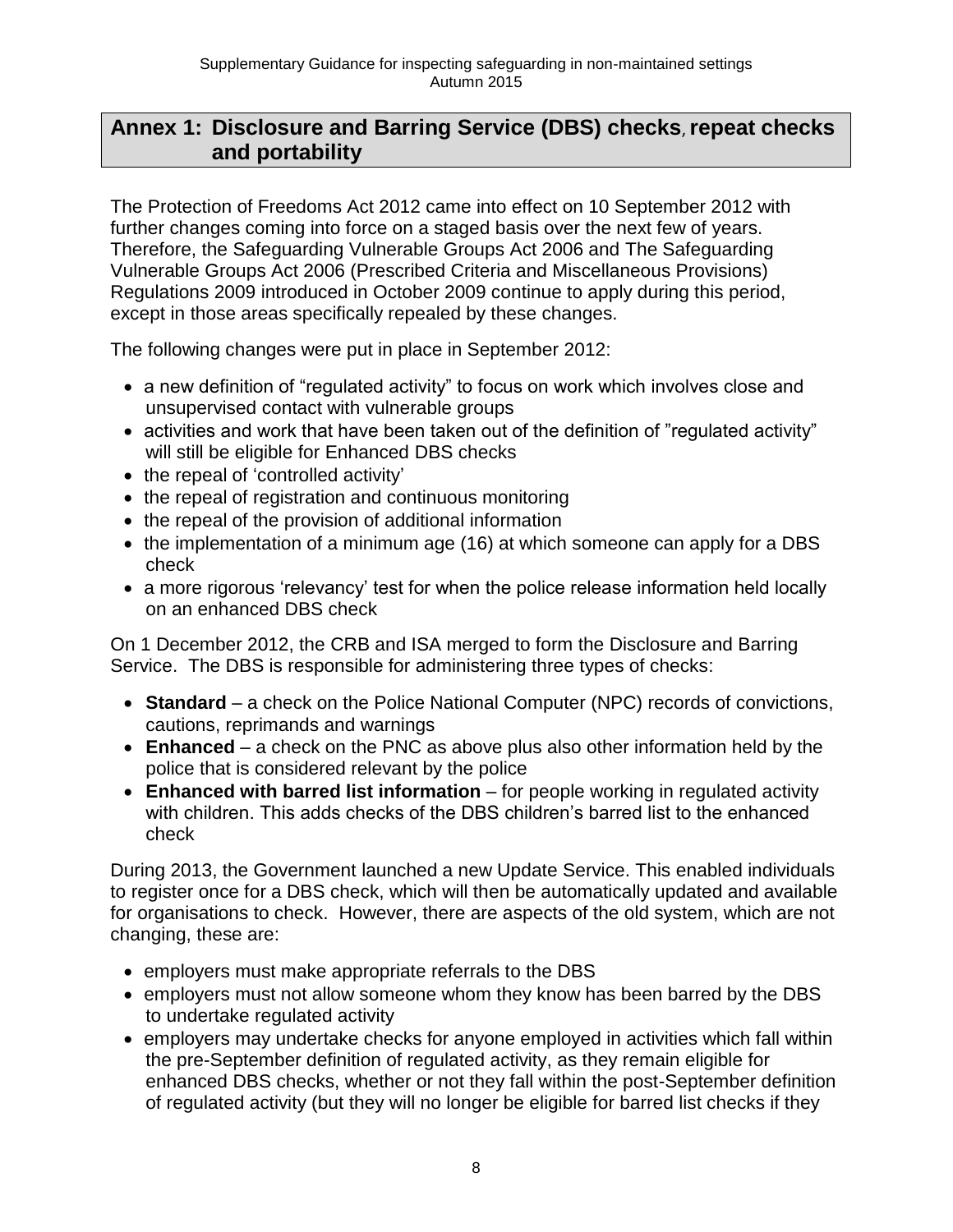do not fall within the new definition of regulated activity)

During 2013, the DBS launched its Update Service. Employees are now able to register once for a DBS check, which is then automatically updated and available for organisations to check. However, if an employer wishes, they can carry out a new check, as long as the post is covered by the definition for regulated activity.

Previously there has been widespread misunderstanding about when and how frequently to undertake checks. The following sets out the current position in relation to schools as to when checks need to be in place before an employee can start work.

- CRB checks were strongly recommended for all employees who have regular contact with children if they were employed after March 2002. However, the only requirement for those appointed before this date was that they must have been List 99 checked.
- CRB checks became mandatory for the entire maintained schools' workforce from 12 May 2006 (September 2003 for independent schools). Employees who took up post from this date must have an enhanced CRB disclosure.
- **No further checks are required** for any staff unless the person has a break in service of more than three months. There is no statutory requirement for staff to have routinely updated checks, although some employers may require this as policy. There is also no statutory requirement for staff employed before March 2002 to have retrospective CRB or DBS checks as long as they have been in continuous service. In this context, continuity means no break of service of longer than three months. However, prior to 2002, there was a requirement for all staff who work with children and young people to have to been checked against List 99, and evidence of this should be checked.

An employer can only ask for a barred list check for those staff undertaking regulated activity. It is a criminal offence to ask for a barred list check for any other role.

### **Visiting staff**

Staff such as educational psychologists, health visitors, advisory teachers and inspectors should CRB and DBS and barred list checked by their employer.

It is sufficient for settings to seek written confirmation that all appropriate checks, have been carried out for these people (most commonly on appointment) and by whom (most commonly the relevant human resources department). Settings should then confirm the identity of these visitors.

Part-time staff may use the same CRB or DBS check for two or more posts as long as they are at a similar level **and** the setting has satisfied themselves about their veracity and appropriateness.

### **Moving between setting and local authorities**

Providers should contact their CSSIW inspector to check whether a new CRB or DBS check is required when practitioners move between settings and/ or local authorities.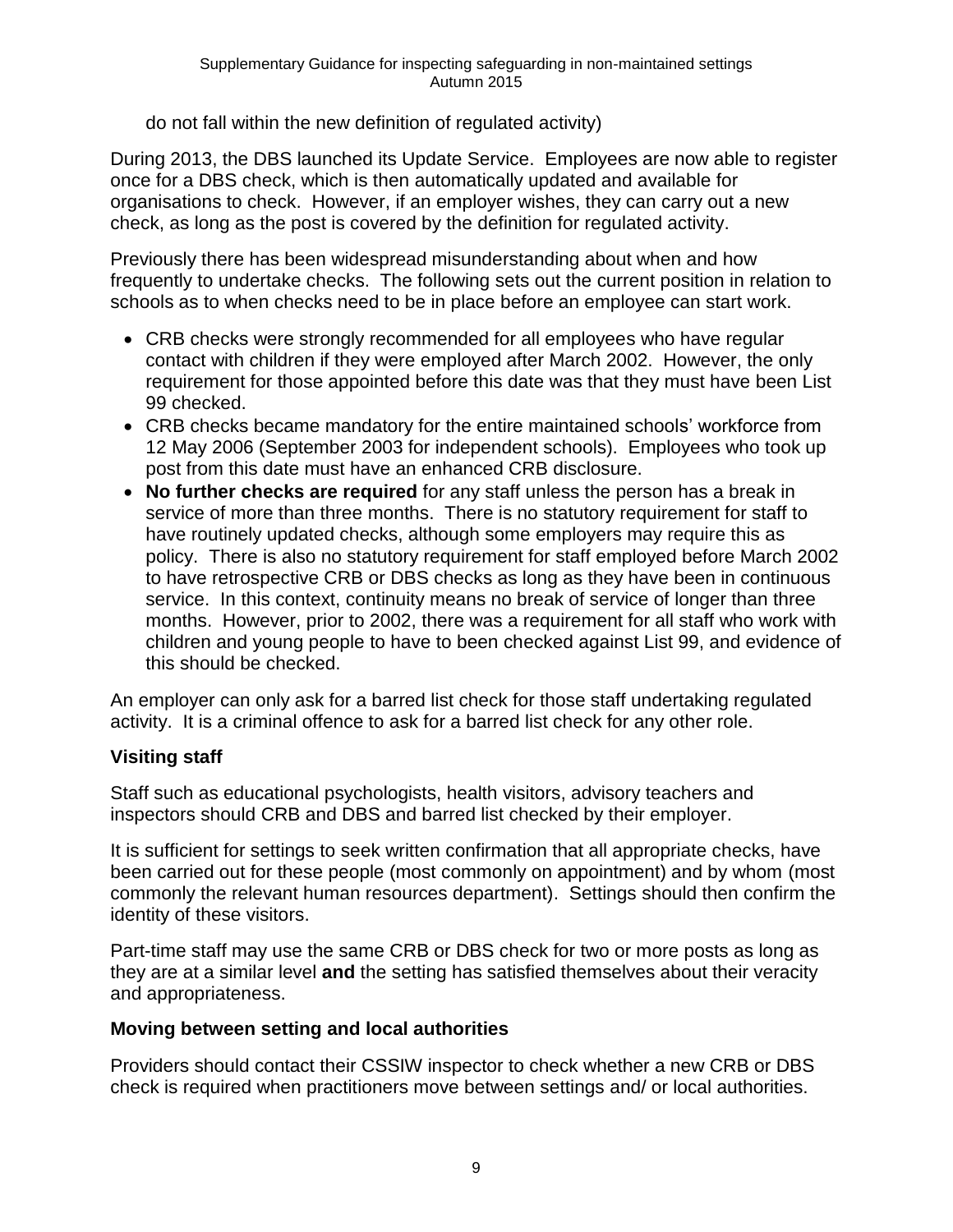### **Annex 2: Regulated activity as defined by the Protection of Freedoms Act 2012**

The full, legal definition of regulated activity is set out in Schedule 4 of the Safeguarding Vulnerable Groups Act 2006, as amended (in particular by the Protection of Freedoms Act 2012).

Regulated Activity still excludes family arrangements, and personal, non-commercial arrangements.

**The new definition of regulated activity** relating to children comprises of:

- (i) **Unsupervised activities**: teach, train, instruct, care for or supervise children, or provide advice/guidance on well-being, or drive a vehicle only for children
- (ii) **Work for a limited range of establishments** ('specified places'), with opportunity for contact: for example, schools, children's homes, childcare premises. **Not work** by supervised volunteers

Work under (i) or (ii) is regulated activity only if done regularly. Regular means carried out by the same person frequently (once a week or more often), or on 3 or more days in a 30-day period (or in some cases, overnight).

The government has provided statutory guidance about supervision of activity, which would be regulated activity if it were unsupervised.

- (iii) Relevant personal care, for example washing or dressing; or health care by or supervised by a professional
- (iv) Registered child-minding and foster-carers.

### **What is no longer a regulated activity when working with children?**

- activity supervised at reasonable level
- health care not by (or directed or supervised by) a health care professional
- legal advice
- 'treatment/therapy' (instead of 'health care');
- occasional or temporary services, (not teaching and so on), for example maintenance at a school
- volunteers supervised at a reasonable level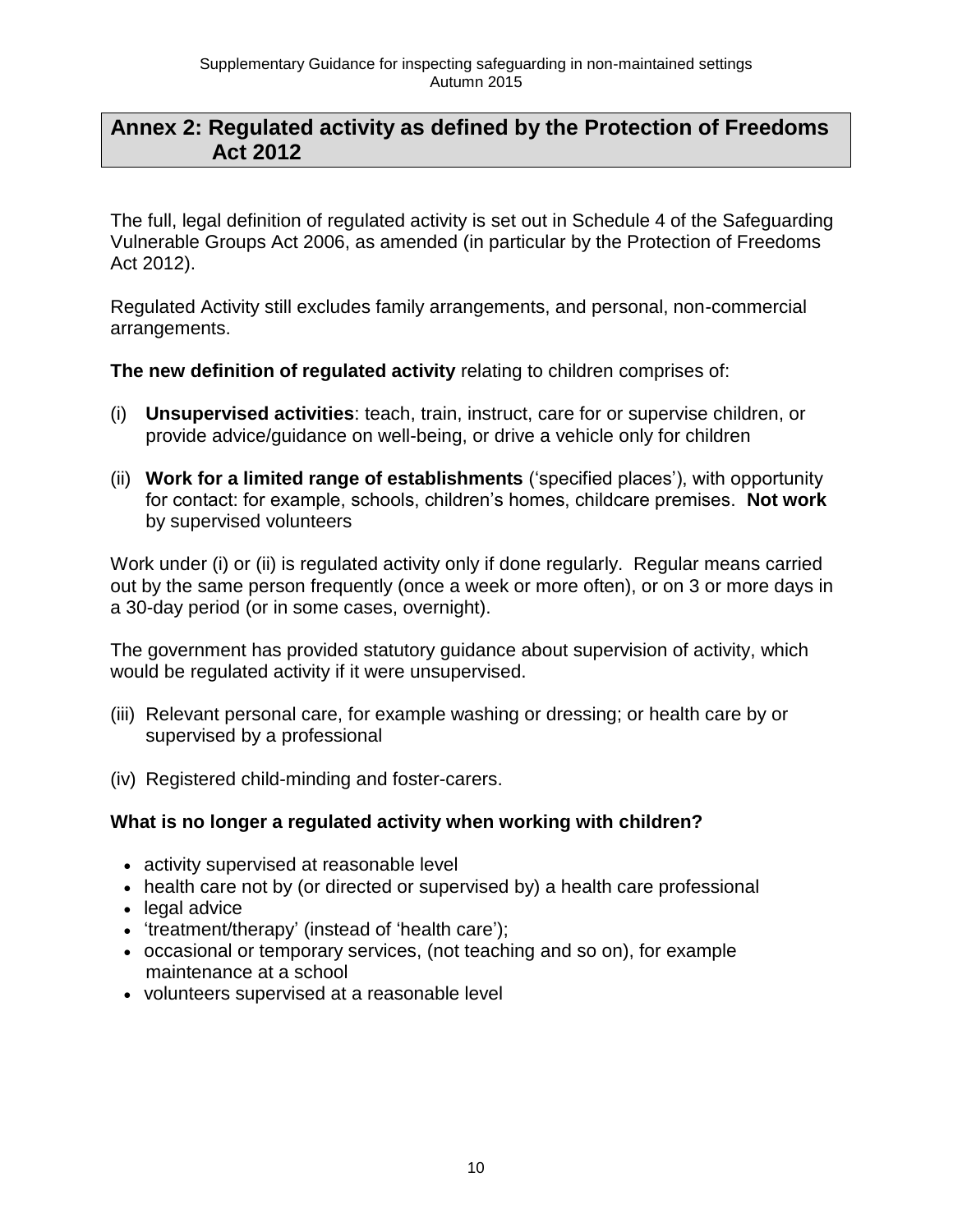### **Annex 3: Handling Allegations of abuse against staff**

Settings should have procedures for dealing with allegations against all staff and volunteers should understand what to do if they receive an allegation or have concerns about another member of staff.

The procedures should make it clear that **all allegations should be reported immediately**, normally to the designated child protection officer or registered person/ responsible person.

The procedures should also identify the person to whom referrals should be made in their absence or in cases where the child protection officer or registered person/ responsible person is the subject of the allegation or concern.

Procedures should also include contact details for the appropriate Local Authority Officer who has the responsibility for providing advice and monitoring professional abuse cases and the relevant CSSIW inspector. The Local Authority Officer and relevant CSSIW inspector should be informed of **all** allegations that come to a setting's attention and appear to meet the criteria set out below.

A member of staff is alleged to have:

- behaved in a way that has harmed a child, or may have harmed a child
- possibly committed a criminal offence against or related to a child or
- behaved towards a child or children in a way that indicates he or she would pose a risk of harm if they work regularly or closely with children

The above procedures relate to members of staff who are currently working in any setting, regardless of whether the setting is where the alleged abuse took place.

Allegations against a member of staff who is no longer in a setting should be referred to the police.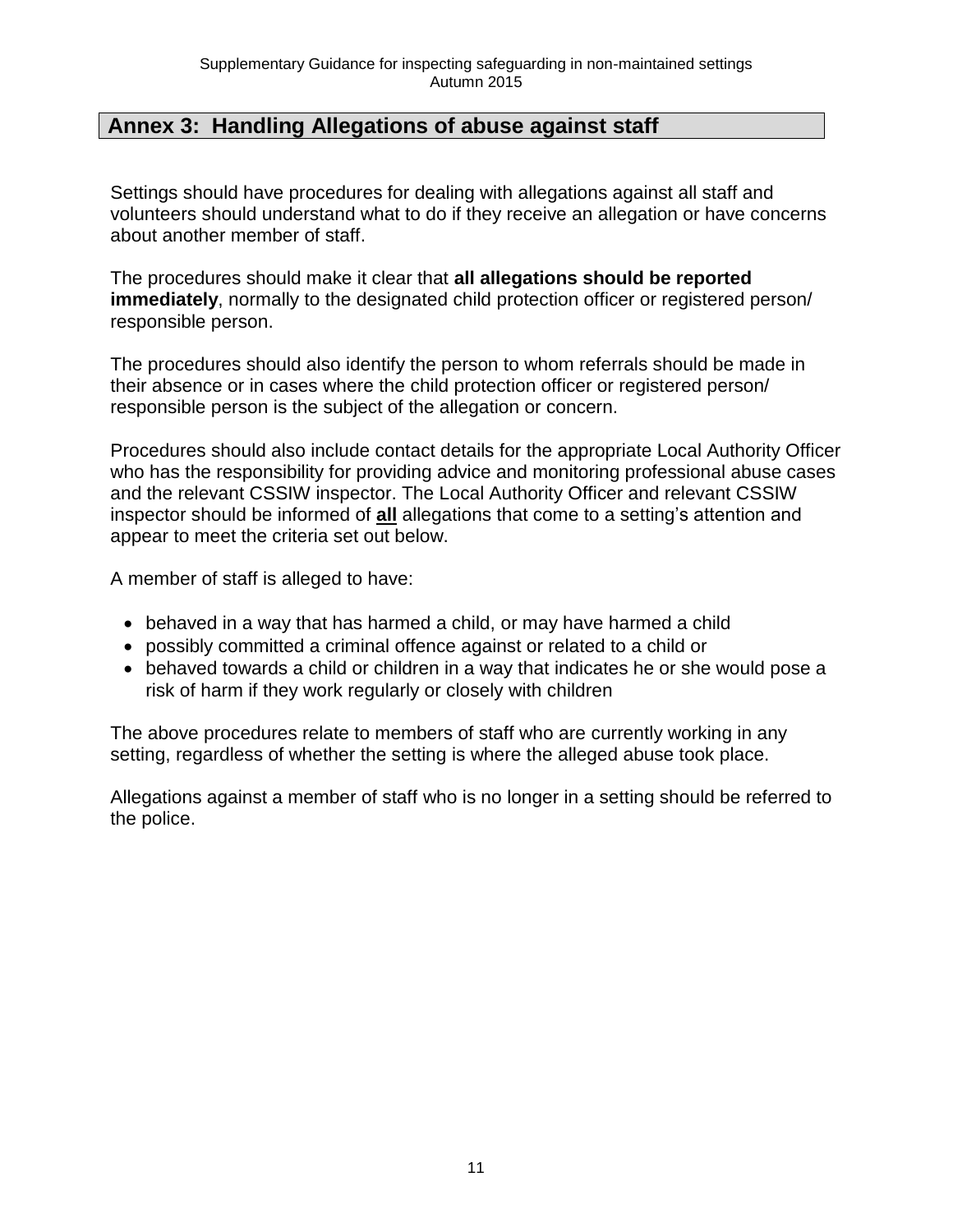# **Annex 4: Online safety**

#### **Possible questions for leaders and managers**

- 1 How do you ensure that all staff receive appropriate training on e-Safety that is relevant and up to date?
- 2 How does the setting educate and support parents and the whole school community with e-Safety?
- 3 Does the setting have e-Safety policies and acceptable use policies in place? How does the setting know that they are clear and understood and followed by all?
- 4 Describe how your setting supports young children to understand the importance of e-Safety.

#### **Possible questions for staff**

- 1 Have you had any training that shows the risks to you and your children's online safety?
- 2 Are there policies in place that clearly demonstrate safe and responsible internet practice for staff and pupils? Have you read these? Have you discussed them in a staff meeting or in a training event?
- 3 Are there sanctions in place to enforce the above policies?
- 4 Are there clear reporting mechanisms with a set of actions in place for staff or pupils who feel they are being bullied online?